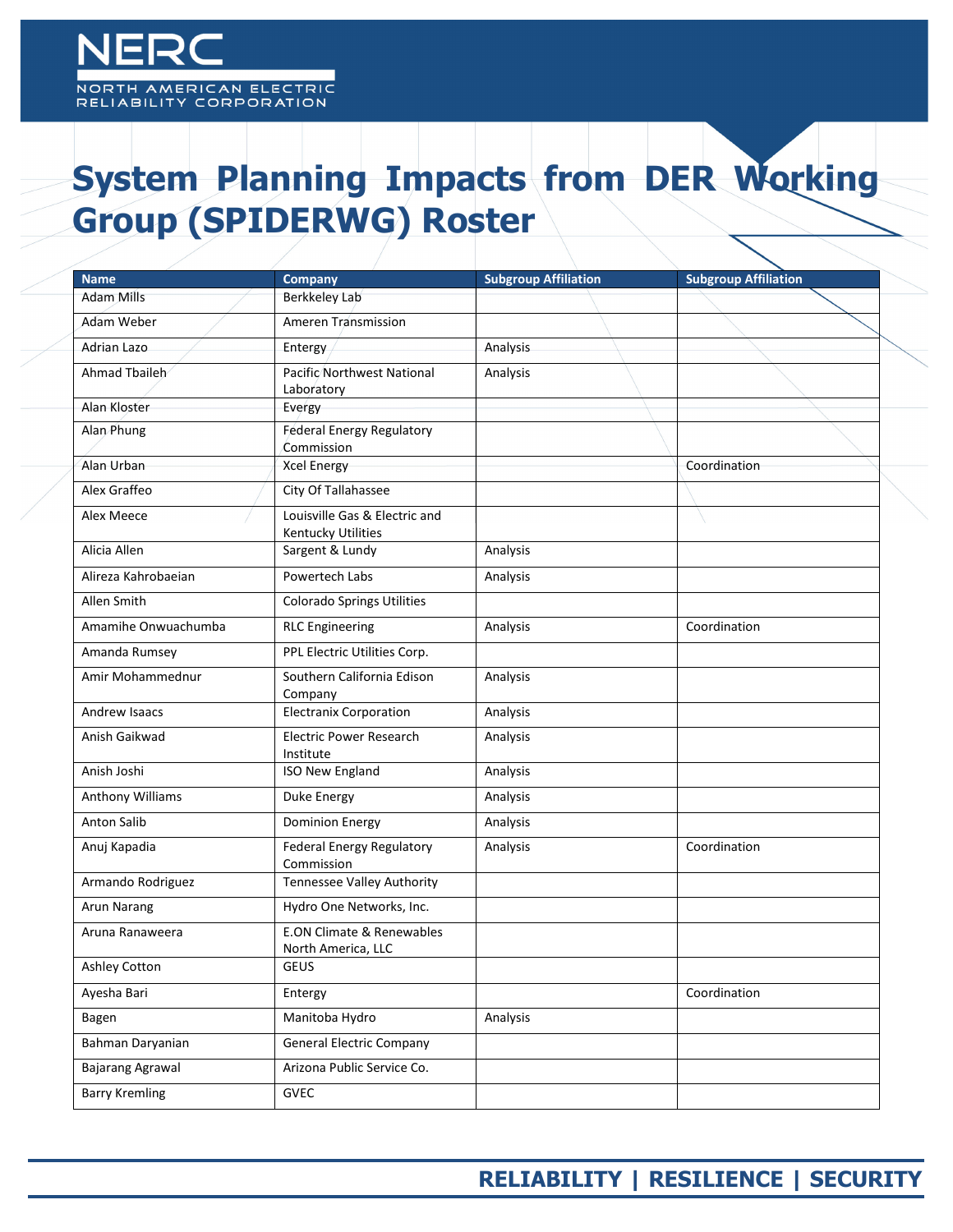

| <b>Name</b>                  | Company                                                   | <b>Subgroup Affiliation</b> | <b>Subgroup Affiliation</b> |
|------------------------------|-----------------------------------------------------------|-----------------------------|-----------------------------|
| <b>Barry Mather</b>          | National Renewable Energy<br>Laboratory                   |                             |                             |
| Ben Guo                      | <b>LCRA</b>                                               |                             |                             |
| <b>Bharath Annabathina</b>   | New York Power Authority                                  | Analysis                    |                             |
| <b>Bilgehan Donmez</b>       | American Superconductor<br>(AMSC)                         |                             |                             |
| Binaya Shrestha              | California ISO                                            |                             |                             |
| <b>Blake Gross</b>           | American Electric Power Service<br>Corp.                  |                             |                             |
| Bo Gong                      | Salt River Project                                        | Analysis                    | Coordination                |
| <b>Bob Krueger</b>           | American Transmission<br>Company, LLC                     |                             |                             |
| <b>Bob Micek</b>             | Tri-State Generation &<br>Transmission Association, Inc.  | Analysis                    |                             |
| <b>Boris Voynik</b>          | Federal Energy Regulatory<br>Commission                   |                             |                             |
| <b>Brad Woods</b>            | Texas Reliability Entity, Inc.                            |                             |                             |
| <b>Bradley Marszalkowski</b> | <b>ISO New England</b>                                    | Analysis                    | Coordination                |
| <b>Brant Werts</b>           | Duke Energy Carolina                                      |                             |                             |
| <b>Brett Feldman</b>         | Navigant Consulting, Inc.                                 |                             |                             |
| Brian Evans-Mongeon          | Utility Services, Inc.                                    |                             |                             |
| <b>Brian Hallett</b>         | ReliabilityFirst                                          | Analysis                    |                             |
| <b>Brian Hithersay</b>       | <b>Brazos Electric Power</b><br>Cooperative, Inc.         |                             |                             |
| <b>Brian Lee</b>             | Hawaiian Electric Company, Inc.                           |                             |                             |
| <b>Brian Robinson</b>        | Utility Services, Inc.                                    |                             |                             |
| Byoungkon Choi               | PJM Interconnection, L.L.C.                               | Analysis                    |                             |
| Candice Castaneda            | North American Electric<br><b>Reliability Corporation</b> |                             |                             |
| Carly Benjamin               | Evergy                                                    | Analysis                    | Coordination                |
| Casey Cathey                 | Southwest Power Pool                                      |                             |                             |
| Cat Wong                     | Entergy                                                   | Analysis                    | Coordination                |
| Cathleen Colbert             | <b>NRG Energy</b>                                         |                             |                             |
| Charlie Smith                | <b>ESIG Energy</b>                                        |                             | Coordination                |
| Chelsea Zhu                  | <b>National Grid</b>                                      | Analysis                    |                             |
| Chenyan Guo                  | Lone Star Transmission, LLC                               |                             |                             |
| Chester Li                   | Hydro One Networks, Inc.                                  | Analysis                    | Coordination                |
| Chetan Mishra                | <b>Dominion Energy</b>                                    | Analysis                    |                             |
| Chris Pink                   | Tri-State Generation &<br>Transmission Association, Inc.  | Analysis                    |                             |
| Chris Worley                 | Vivint Solar                                              | Analysis                    |                             |
| Christian Powell             | Pedernales Electric Cooperative                           |                             |                             |
| Christine Ericson            | Illinois Commerce Commission                              |                             |                             |
| Christopher Burge            | Tennessee Valley Authority                                |                             |                             |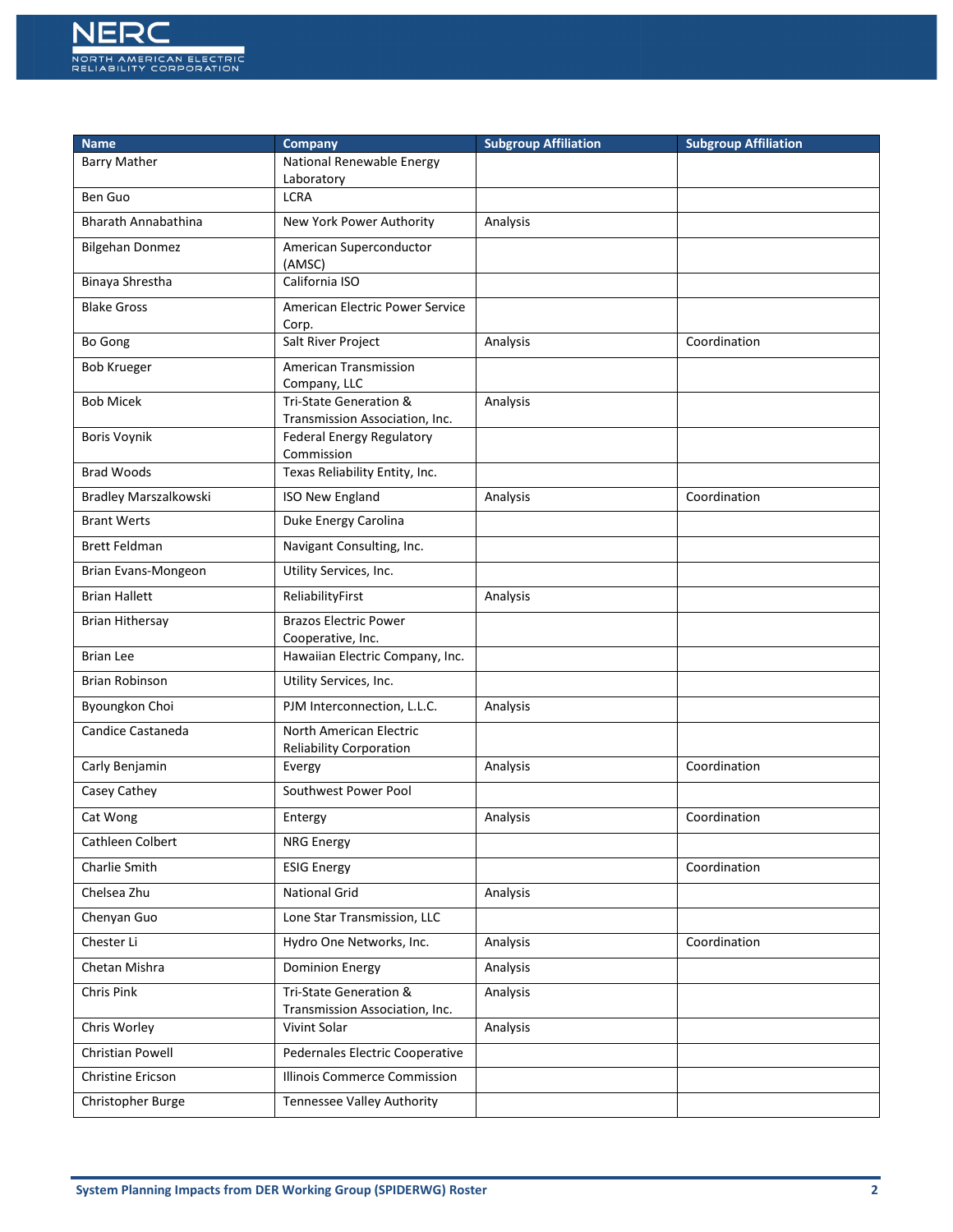

| <b>Name</b>                | Company                                                | <b>Subgroup Affiliation</b> | <b>Subgroup Affiliation</b> |
|----------------------------|--------------------------------------------------------|-----------------------------|-----------------------------|
| Christopher Mertz          | <b>Dominion Energy</b>                                 |                             |                             |
| <b>Clayton Stice</b>       | <b>ERCOT</b>                                           |                             | Coordination                |
| <b>Clifford Franklin</b>   | Sunflower Electric Power<br>Corporation                |                             |                             |
| <b>Craig Groeling</b>      | <b>Xcel Energy</b>                                     |                             |                             |
| Craig Lockwood             | American Electric Power Service<br>Corp.               | Analysis                    |                             |
| Daniel Coleman             | American Electric Power Service<br>Corp.               | Analysis                    | Coordination                |
| Daniel Diaz                | Southern Company                                       | Analysis                    |                             |
| Daniel Haughton            | Arizona Public Service Co.                             |                             |                             |
| Darla Hollander            | Consolidated Edison, Inc.                              | Analysis                    |                             |
| David DeLoach              | Tennessee Valley Authority                             |                             |                             |
| David Manning              | Western Interstate Energy<br>Board                     |                             |                             |
| David Milner               | <b>CPS Energy</b>                                      | Analysis                    |                             |
| David Mulcahy              | Illuminate Power Analytics, LLC                        |                             |                             |
| David Roop                 | Mitsubishi Electric Power<br>Products, Inc.            |                             |                             |
| David Smith                | Florida Power Light                                    |                             | Coordination                |
| Dean Latulipe              | <b>National Grid</b>                                   | Analysis                    |                             |
| Debra Lew                  | <b>GE Energy</b>                                       | Analysis                    |                             |
| Dee Edmondson              | Southwest Power Pool                                   | Analysis                    | Coordination                |
| Deepak Ramasubramanian     | <b>Electric Power Research</b><br>Institute            | Analysis                    |                             |
| Deepal Rodrigo             | Florida Power Light                                    |                             |                             |
| Delyn Kilpack              | Louisville Gas & Electric and<br>Kentucky Utilities    |                             |                             |
| Derek Bryant               | Nebraska Public Power District                         |                             |                             |
| Dilan Novosad              | <b>DNVGL</b>                                           | Analysis                    |                             |
| Donald Hargrove            | Oklahoma Gas and Electric Co.                          |                             |                             |
| Duotong Yang               | Dominion Energy                                        | Analysis                    |                             |
| Ebrahim Rahimi             | California ISO                                         | Analysis                    |                             |
| <b>Elizabeth Rettig</b>    | ReliabilityFirst                                       |                             |                             |
| <b>Emil Constantinescu</b> | Argonne National Laboratory                            | Analysis                    |                             |
| <b>Emily Hnatishin</b>     | Puget Sound Energy, Inc.                               |                             |                             |
| Enakpodia Agbedia          | Federal Energy Regulatory<br>Commission                | Analysis                    |                             |
| Eric Shaw                  | <b>Oncor Electric Delivery</b>                         |                             |                             |
| Eric Swanger               | AEP Service Corp. --<br><b>Transmission System AEP</b> | Analysis                    |                             |
| Eric Tesarek               | Omaha Public Power District                            | Analysis                    | Coordination                |
| Evan Paull                 | WECC                                                   | Analysis                    | Coordination                |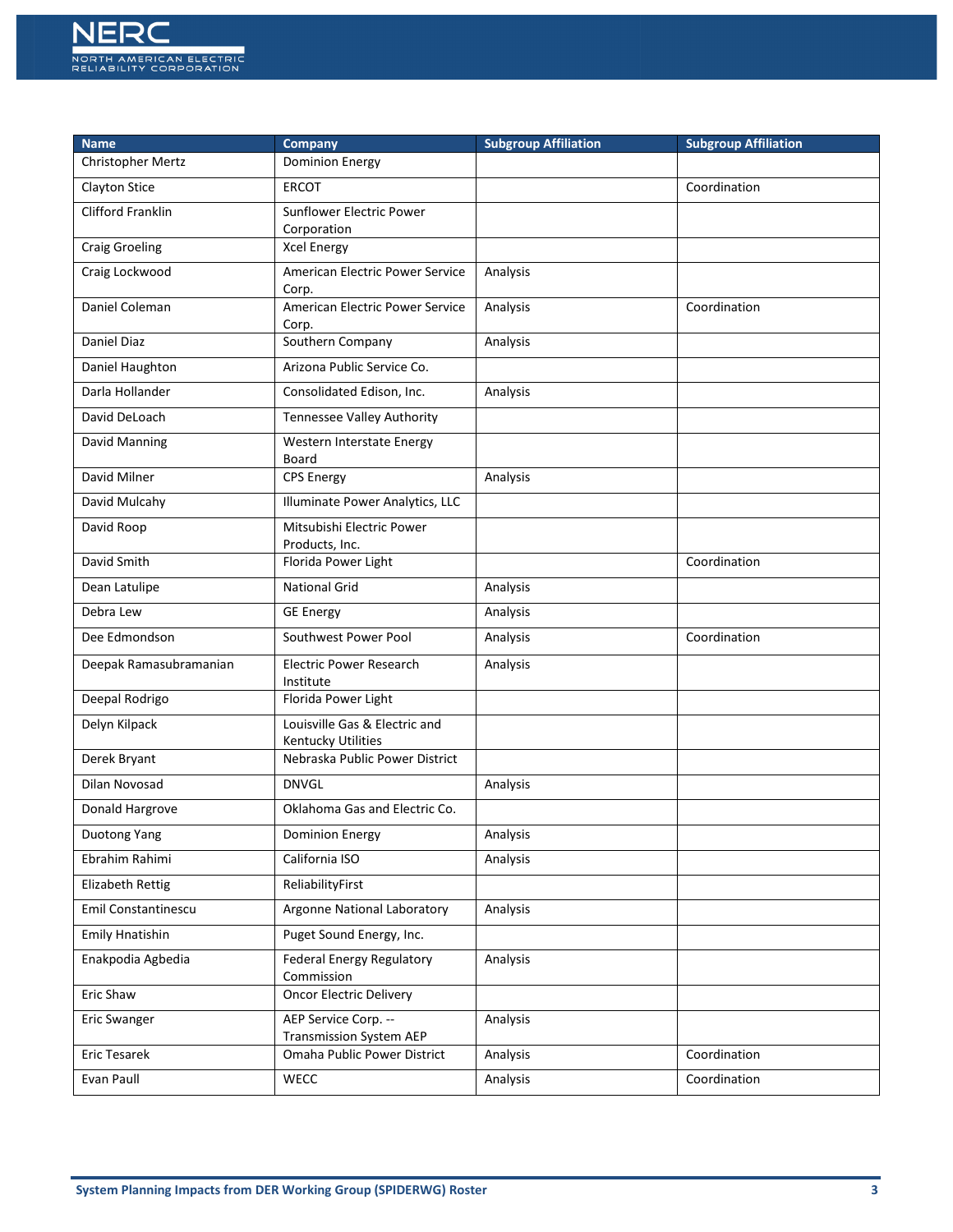

| <b>Name</b>                 | <b>Company</b>                                              | <b>Subgroup Affiliation</b> | <b>Subgroup Affiliation</b> |
|-----------------------------|-------------------------------------------------------------|-----------------------------|-----------------------------|
| Evan Shuvo                  | <b>SERC Reliability Corporation</b>                         |                             | Coordination                |
| <b>Evangelos Farantatos</b> | <b>Electric Power Research</b><br>Institute                 | Analysis                    |                             |
| Fabio Rodriguez             | Duke Energy - Florida                                       |                             |                             |
| Farhad Yahyaie              | <b>Siemens</b>                                              |                             |                             |
| Francisco Gafaro            | XM                                                          | Analysis                    |                             |
| Gary Smullin                |                                                             | Analysis                    | Coordination                |
| Gaurav Karandikar           | <b>SERC Reliability Corporation</b>                         |                             |                             |
| Gefei Kou                   | <b>Dominion Energy</b>                                      | Analysis                    |                             |
| Gerald Keenan               | Northwest Power Pool                                        |                             |                             |
| Gerhard Walker              | <b>Eversource Energy</b>                                    | Analysis                    |                             |
| Glenn Pressler              | <b>CPS Energy</b>                                           |                             |                             |
| <b>Greg Froehling</b>       | Rayburn Country Electric Coop.,                             |                             |                             |
| Greg Young-Morris           | Inc.<br>New Brunswick Power                                 |                             |                             |
|                             | Corporation                                                 |                             |                             |
| <b>Gregory Price</b>        | <b>Federal Energy Regulatory</b><br>Commission              |                             |                             |
| Hari Singh                  | Xcel Energy, Inc.                                           | Analysis                    |                             |
| <b>HARSH NAIK</b>           | Oncor Electric Delivery                                     | Analysis                    |                             |
| Hasan Matin                 | <b>Orlando Utilities</b>                                    |                             |                             |
| Hassan Ghoudjehbaklou       | San Diego Gas & Electric                                    |                             |                             |
| Hawk Asgeirsson             | Institute of Electrical and<br><b>Electronics Engineers</b> |                             | Coordination                |
| Heather Morgan              | EDP Renewables North America<br>LLC                         |                             |                             |
| Herb Schrayshuen            | New York State Reliability<br>Council                       |                             |                             |
| Hong Li                     | Southern Company Services                                   |                             |                             |
| Hugh Benfer                 | Southwest Power Pool                                        | Analysis                    |                             |
| Hung-Ming Chou              | <b>Dominion Energy</b>                                      | Analysis                    |                             |
| lan Beil                    | PNG                                                         | Analysis                    |                             |
| Ilyana Dropkin              | PJM Interconnection, L.L.C.                                 |                             |                             |
| <b>Irene Green</b>          | Navigant Consulting, Inc.                                   | Analysis                    |                             |
| James Helmberger, PE        | Omaha Public Power District                                 | Analysis                    | Coordination                |
| James Manning               | North Carolina Electric                                     |                             |                             |
| James Oddy                  | Membership Corp.<br>Federal Energy Regulatory               | Analysis                    | Coordination                |
|                             | Commission                                                  |                             |                             |
| Jameson Thornton            | <b>Pacific Gas and Electric</b><br>Company                  | Analysis                    |                             |
| Jason Allnutt               | Institute of Electrical and<br><b>Electronics Engineers</b> |                             | Coordination                |
| Jason Feuerstein            | Federal Energy Regulatory<br>Commission                     |                             | Coordination                |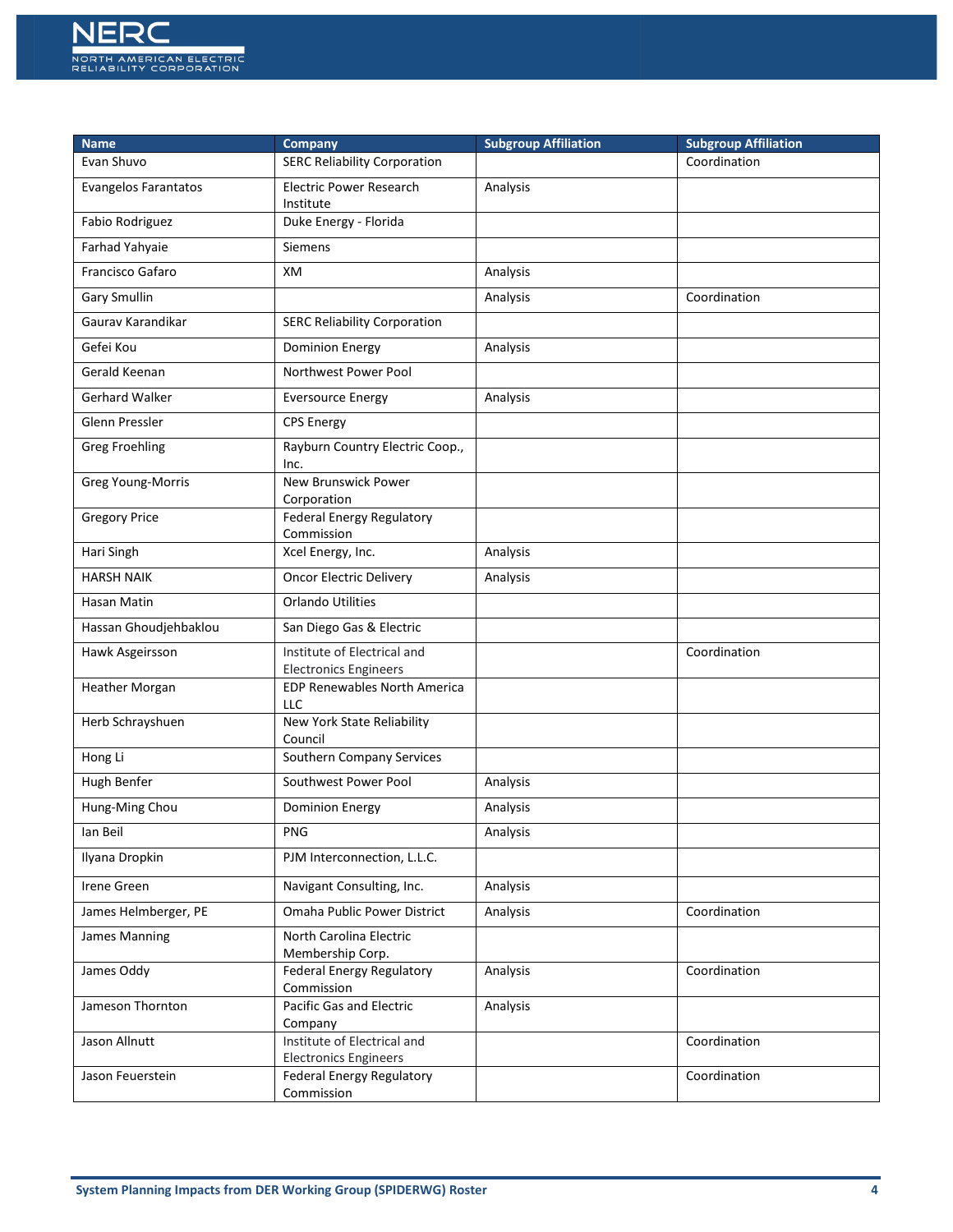

| <b>Name</b>           | <b>Company</b>                                    | <b>Subgroup Affiliation</b> | <b>Subgroup Affiliation</b> |
|-----------------------|---------------------------------------------------|-----------------------------|-----------------------------|
| Jason MacDowell       | <b>GE Energy</b>                                  |                             |                             |
| Jayanth Ramamurthy    | Entergy                                           | Analysis                    | Coordination                |
| Jayapalan Senthil     | Siemens PTI                                       |                             |                             |
| Jeff Billo            | <b>ERCOT</b>                                      |                             |                             |
| Jeff Palermo          | <b>PJP Consulting</b>                             |                             |                             |
| Jeffrey Billinton     | California ISO                                    | Analysis                    | Coordination                |
| Jeffrey Hanson        | <b>Colorado Springs Utilities</b>                 |                             |                             |
| Jennifer Flandermeyer | Evergy                                            |                             |                             |
| Jenny Riesz           | Australian Energy Market<br>Operator              |                             |                             |
| Jens Boemer           | Electric Power Research<br>Institute              | Analysis                    | Coordination                |
| Jeremiah Miller       | Energy Efficiency & Renewable<br>Energy           |                             |                             |
| Jeremy Vandermeer     | University Of Alaska                              |                             |                             |
| Jeremy Voigt          | American Transmission<br>Company, LLC             |                             |                             |
| Jian Fu               | Energy Efficiency & Renewable<br>Energy           |                             |                             |
| Jianhui Wang          | SMU                                               | Analysis                    |                             |
| Jiecheng Zhao         | <b>Dominion Energy</b>                            | Analysis                    |                             |
| Jimmy Zhang           | Alberta Electric System<br>Operator               | Analysis                    | Coordination                |
| Joan Soller           | <b>MISO</b>                                       | Analysis                    |                             |
| Joe Chow              | Rensselaer Polytechnic Institute                  | Analysis                    |                             |
| Joe Fontaine          | Public Service Commission of<br>Wisconsin         |                             |                             |
| John Bone             | <b>EDP Renewables North America</b><br><b>LLC</b> |                             |                             |
| John Gajda            | Duke Energy - Florida                             |                             |                             |
| John Pearson          | <b>ISO New England</b>                            |                             |                             |
| John Schmall          | Electric Reliability Council of<br>Texas, Inc.    | Analysis                    |                             |
| John Zong             | Powertech Labs                                    |                             |                             |
| Jomo Richardson       | Federal Energy Regulatory<br>Commission           |                             |                             |
| Jonathan Young        | Columbia Grid                                     | Analysis                    |                             |
| Jonathon Affleck      | <b>Exelon Corporation</b>                         | Analysis                    |                             |
| Jose Conto            | Electric Reliability Council of<br>Texas, Inc.    |                             |                             |
| Jose Cordova          | EPRI                                              |                             | Coordination                |
| Joseph Baumann        | Federal Energy Regulatory<br>Commission           | Analysis                    | Coordination                |
| Josh Grindeland       | <b>ITC Midwest</b>                                | Analysis                    |                             |
| Josh Verzal           | Omaha Public Power District                       |                             | Coordination                |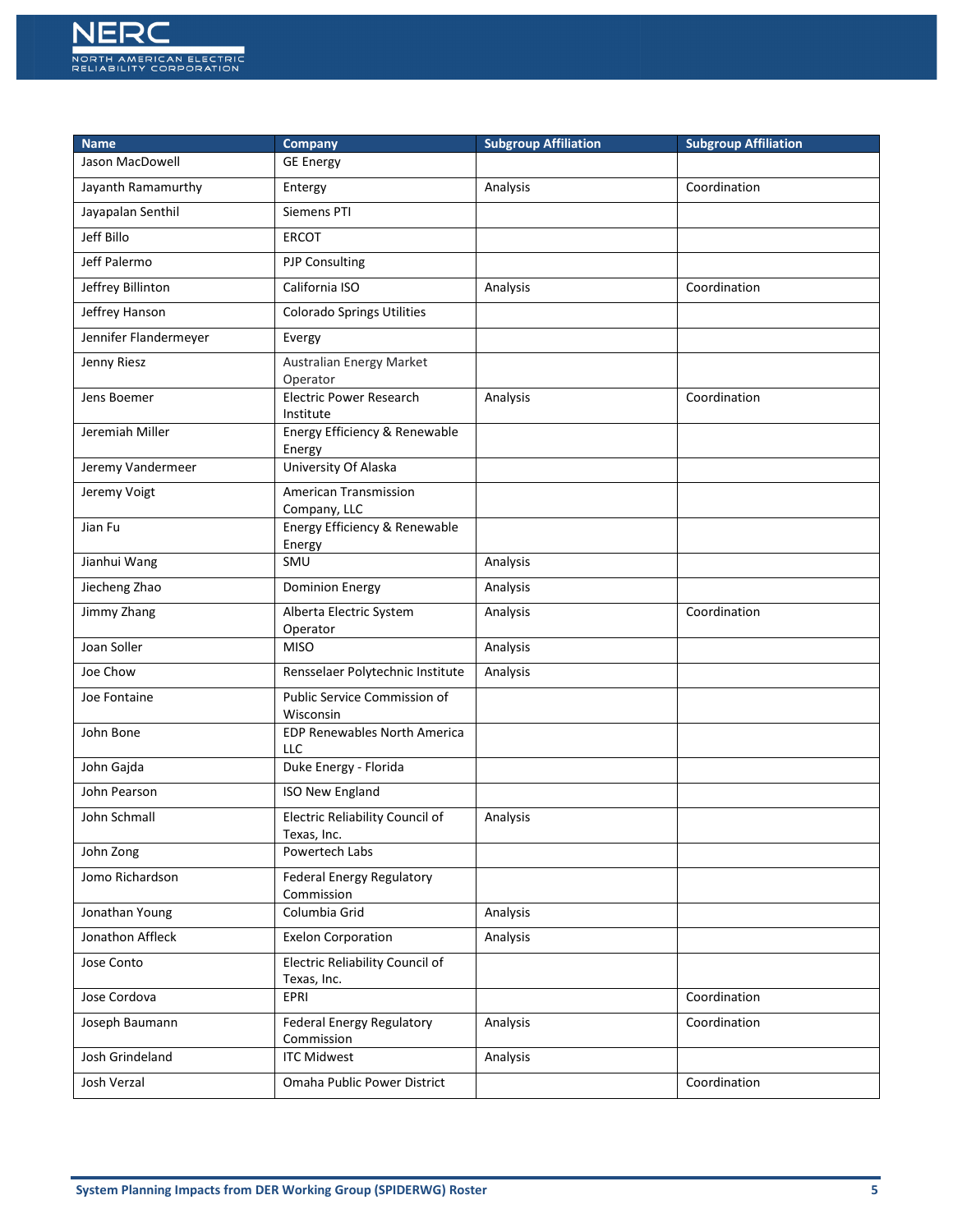

| <b>Name</b>           | <b>Company</b>                                                  | <b>Subgroup Affiliation</b> | <b>Subgroup Affiliation</b> |
|-----------------------|-----------------------------------------------------------------|-----------------------------|-----------------------------|
| Joshua Pierce         | Southern Company Services                                       | Analysis                    | Coordination                |
| Juan Sanchez-Gasca    | <b>GE Energy</b>                                                |                             |                             |
| Judianne O'Brien      | <b>ISO New England</b>                                          | Analysis                    | Coordination                |
| Jun Li                | CenterPoint Energy                                              |                             |                             |
| Kaelin Thomasevich    | Con Edison Company of New<br>York                               | Analysis                    |                             |
| Kannan Sreenivasachar | <b>ISO New England</b>                                          | Analysis                    | Coordination                |
| Kathy Estrada         | <b>Tucson Electric Power</b>                                    |                             |                             |
| Keith Burrell         | New York Independent System<br>Operator                         |                             |                             |
| Kelly Kozdras         | Puget Sound Energy, Inc.                                        | Analysis                    |                             |
| <b>Kemal Celik</b>    | Energy Efficiency and<br>Renewable Energy                       |                             |                             |
| Kenneth Bowen         | <b>CPS Energy</b>                                               |                             |                             |
| Kent Bolton           | WECC                                                            | Analysis                    |                             |
| <b>Kent Feliks</b>    | American Electric Power Service<br>Corp.                        |                             |                             |
| Kevin Brooks          | Southern California Edison<br>Company                           |                             |                             |
| Kevin Chen            | ComEd                                                           | Analysis                    | Coordination                |
| <b>Kevin Dowling</b>  | <b>Electric Power Research</b><br>Institute                     |                             |                             |
| Kimberly Jones        | <b>North Carolina Utilities</b><br>Commission                   |                             |                             |
| Kory Haag             | ISO New England                                                 | Analysis                    | Coordination                |
| Kristen Osterwood     | Unitil                                                          | Analysis                    | Coordination                |
| Kun Zhu               | <b>MISO</b>                                                     | Analysis                    | Coordination                |
| <b>Kurtis Toews</b>   | Manitoba Hydro                                                  |                             |                             |
| Kyle Clifford         | PJM Interconnection, L.L.C.                                     |                             |                             |
| Lafayette Gatewood IV | Kansas City Power & Light -<br><b>Great Missouri Operations</b> | Analysis                    |                             |
| Larisa Loyferman      | CenterPoint Energy                                              |                             | Coordination                |
| Larry Anderson        | American Electric Power Service<br>Corp.                        | Analysis                    |                             |
| Laura Fedoruk         | Sunrun Power                                                    | Analysis                    |                             |
| Lauren Perotti        | North American Electric<br><b>Reliability Corporation</b>       |                             |                             |
| Lauri White           | American Electric Power Service<br>Corp.                        |                             | Coordination                |
| Laurie Hammack        | Seattle City Light                                              |                             |                             |
| Lee Maurer            | <b>Oncor Electric Delivery</b>                                  |                             |                             |
| Leo Casey             | X-Team                                                          |                             |                             |
| Lin Zhang             | American Electric Power Service<br>Corp.                        |                             |                             |
| Lina He               | University Of Illinios Chicago                                  |                             |                             |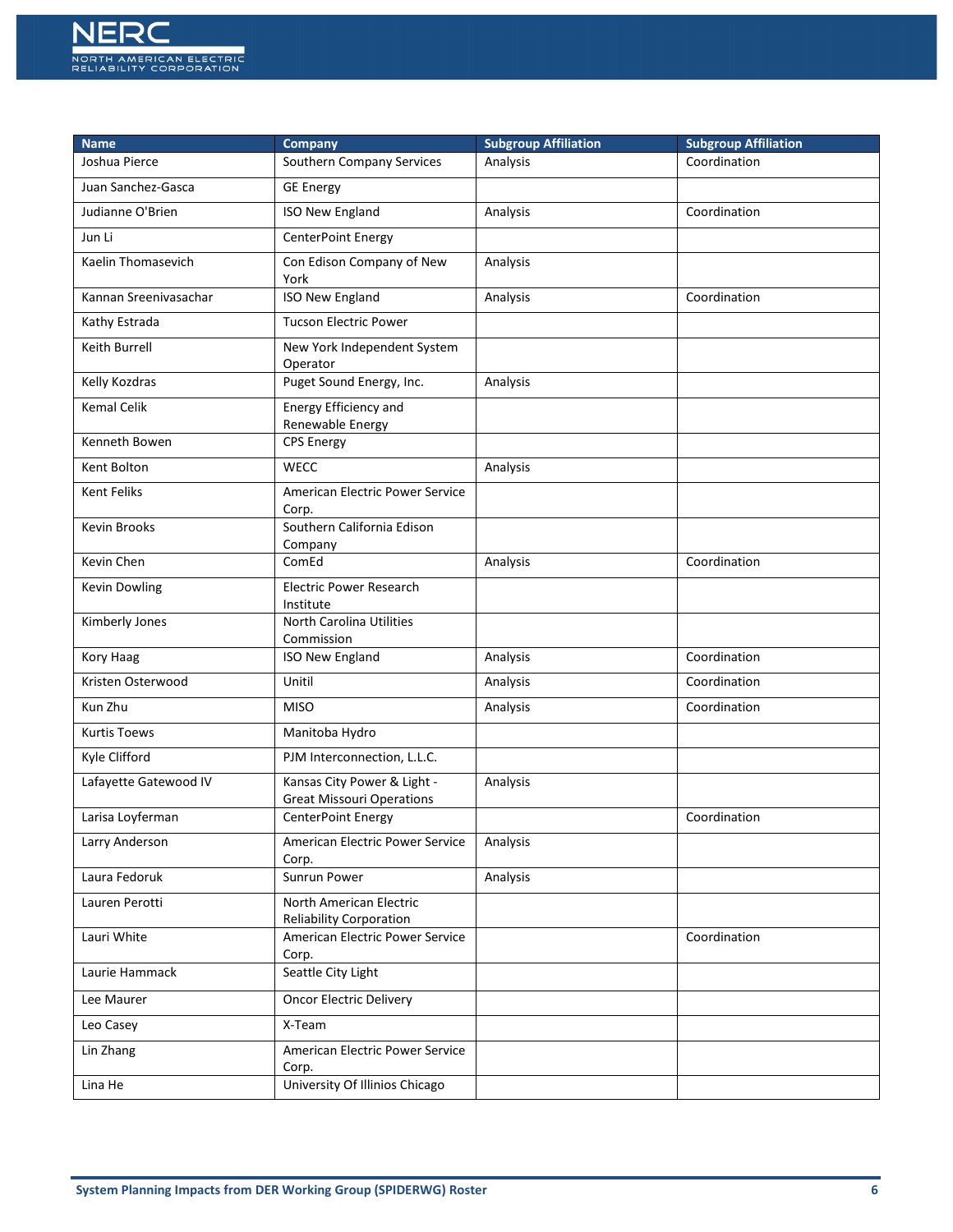

| <b>Name</b>             | <b>Company</b>                           | <b>Subgroup Affiliation</b> | <b>Subgroup Affiliation</b> |
|-------------------------|------------------------------------------|-----------------------------|-----------------------------|
| Lina Ramirez            | Consolidated Edison, Inc.                | Analysis                    |                             |
| Lingling Fan            | University of South Florida              | Analysis                    |                             |
| Lukas Unruh             | <b>Electranix Corporation</b>            | Analysis                    |                             |
| Lynna Estep             | North American Transmission<br>Forum     |                             |                             |
| Madalyn Beban           | PJM Interconnection, L.L.C.              | Analysis                    | Coordination                |
| Mani Venkatasubramanian | Washington State University-<br>Pullman  | Analysis                    |                             |
| Manish Patel            | Southern Company                         |                             |                             |
| Maria De La Cruz        | <b>Austin Energy</b>                     | Analysis                    |                             |
| Maria Paloma De Arizon  | CenterPoint Energy                       | Analysis                    |                             |
| Marianna Vaiman         | V&R Company, Energy System<br>Research   |                             |                             |
| <b>Mark Gaines</b>      | Avangrid                                 |                             |                             |
| Mark Smith              | American Electric Power Service<br>Corp. |                             | Coordination                |
| <b>Martin Paszek</b>    | Consolidated Edison Co. of New<br>York   | Analysis                    |                             |
| Maryclaire Peterson     | Entergy                                  | Analysis                    |                             |
| <b>Matthew Besz</b>     | PPL Electric Utilities Corp.             |                             |                             |
| Matthew Koenig          | Consolidated Edison Co. of New<br>York   | Analysis                    | Coordination                |
| <b>Matthew Richwine</b> | <b>General Electric Company</b>          |                             |                             |
| Maya Prica              | Case Western Reserve                     | Analysis                    |                             |
| Megan Miller            | <b>ERCOT</b>                             | Analysis                    | Coordination                |
| Mehriar Tabrizi         | <b>DNVGL</b>                             | Analysis                    |                             |
| Meredith Chee           | Hawaiian Electric Company, Inc.          | Analysis                    | Coordination                |
| Michael (Bing) Xia      | Powertech Labs                           | Analysis                    |                             |
| Michael Lombardi        | Northeast Power Coordinating<br>Council  |                             | Coordination                |
| Michael Natrin          | Pepco Holdings, Inc.                     |                             |                             |
| Michael Odom            | Southwest Power Pool                     |                             |                             |
| Michael Poulin          | <b>RLC Engineering</b>                   |                             |                             |
| Michael Ruppert         | <b>JEM Engineer Services</b>             |                             |                             |
| Michael Spanos          | <b>Oncor Electric Delivery</b>           | Analysis                    | Coordination                |
| Michelle Rosier         | Minnesota State Government               |                             |                             |
| Mike Steckelberg        | <b>Great River Energy</b>                | Analysis                    |                             |
| Mohab Elsnashar         | <b>IESO</b>                              | Analysis                    | Coordination                |
| Mohit Singh             | ComEd                                    | Analysis                    |                             |
| Monica Taba             | Federal Energy Regulatory<br>Commission  |                             |                             |
| Moses Rotich            | Southwest Power Pool                     |                             |                             |
| Nadav Enbar             | EPRI                                     |                             |                             |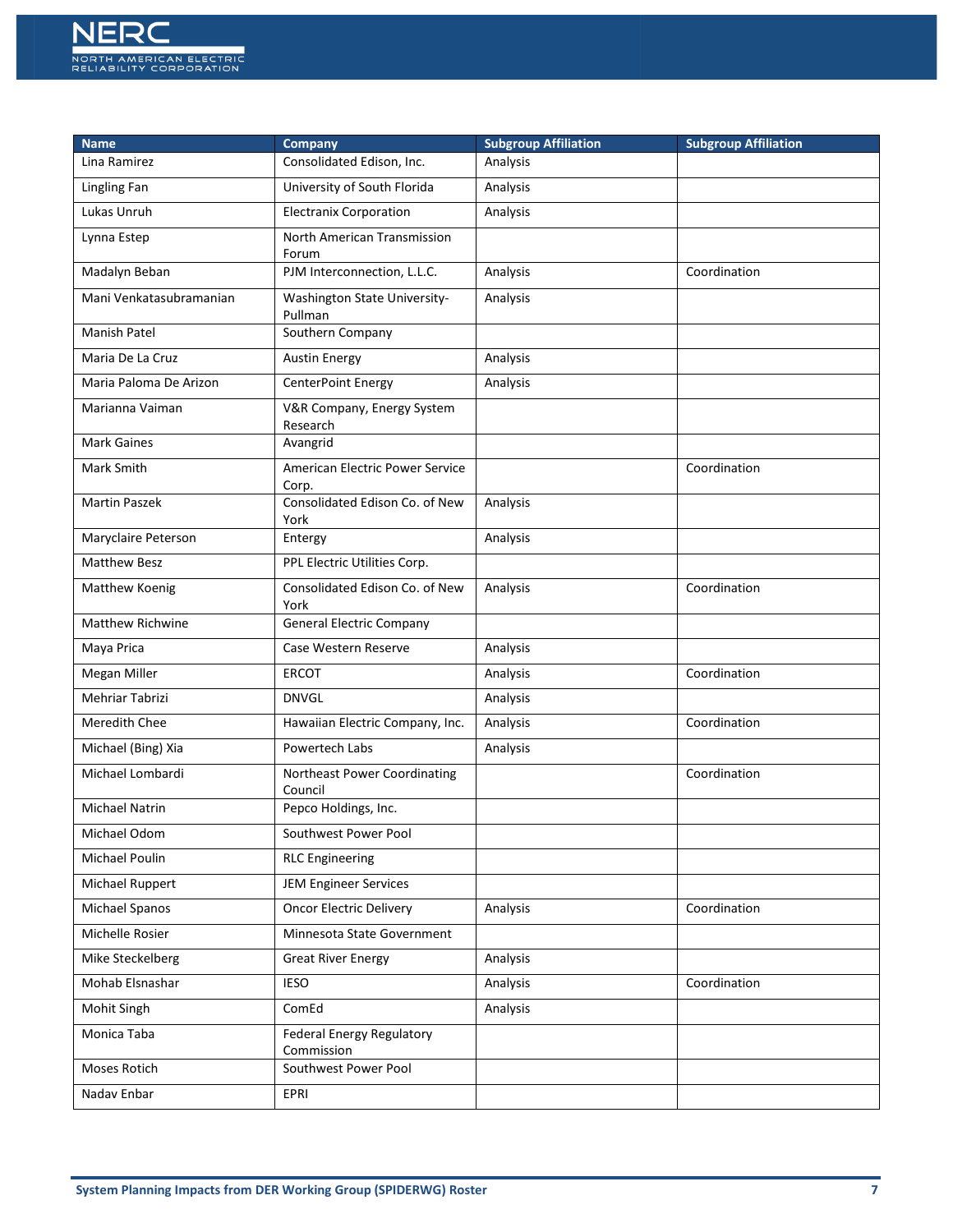

| <b>Name</b>                   | Company                                                    | <b>Subgroup Affiliation</b> | <b>Subgroup Affiliation</b> |
|-------------------------------|------------------------------------------------------------|-----------------------------|-----------------------------|
| Nazila Rajaei                 | Hydro One Networks, Inc.                                   | Analysis                    |                             |
| Neeraj Lal                    | Northeast Power Coordinating<br>Council                    |                             |                             |
| Neil Shockey                  | Southern California Edison<br>Company                      |                             |                             |
| <b>Nicholas Hatton</b>        | <b>WECC</b>                                                | Analysis                    | Coordination                |
| Nicholas Jewell               | Louisville Gas & Electric and<br><b>Kentucky Utilities</b> |                             | Coordination                |
| Nicholas Miller               | <b>Hickory Ledge</b>                                       |                             |                             |
| Nicholas Oberski              | Lower Colorado River Authority                             | Analysis                    | Coordination                |
| Nick Papanastassiou           | Enel                                                       |                             |                             |
| Nicolas Compas                | Hydro-Quebec TransEnergie                                  | Analysis                    |                             |
| Nicole Bugay                  | PJM Interconnection, L.L.C.                                |                             |                             |
| Nihal Mohan                   | <b>MISO</b>                                                | Analysis                    |                             |
| Nikesh Kandel                 | Entergy                                                    | Analysis                    | Coordination                |
| Ning Kang                     | Argonne National Laboratory                                | Analysis                    |                             |
| Nitesh Mishra                 | American Electric Power Service<br>Corp.                   | Analysis                    |                             |
| Nithya Reddy Tada             | <b>ISO New England</b>                                     | Analysis                    | Coordination                |
| Noel Augustine                | <b>MISO</b>                                                | Analysis                    | Coordination                |
| <b>Orlando Marrero-Torres</b> | PPL Electric Utilities Corp.                               |                             |                             |
| Parag Mitra                   | <b>Electric Power Research</b><br>Institute                | Analysis                    |                             |
| Patricia DeBleeckere          | Minnesota Public Utilities<br>Commission                   | Analysis                    | Coordination                |
| <b>Patrick Dalton</b>         | Midcontinent ISO                                           |                             | Coordination                |
| Patrick Kuretich              | <b>Xcel Energy</b>                                         |                             |                             |
| Patrick Quinn                 | <b>Great River Energy</b>                                  |                             |                             |
| Paul Feldman                  |                                                            |                             |                             |
| Paul Krell                    | Unitil                                                     |                             |                             |
| Paul Lochte                   | Pedernales Electric Cooperative                            |                             |                             |
| Peng Wang                     | <b>Pacific Gas and Electric</b><br>Company                 | Analysis                    | Coordination                |
| Pengwei Du                    | ERCOT                                                      | Analysis                    |                             |
| Peter Huynh                   | Nova Scotia Power Inc.                                     |                             |                             |
| Phil Yum                      | PJM Interconnection, L.L.C.                                |                             |                             |
| Phillip Woo                   | <b>IESO</b>                                                |                             |                             |
| Phylicia Cicilio              | University Of Alaska                                       | Analysis                    |                             |
| Pouya Zadehkhost              | Powertech Labs                                             | Analysis                    |                             |
| Pouyan Pourbeik               | EPRI                                                       | Analysis                    |                             |
| Pramila Nirbhavane            | New York Independent System<br>Operator                    | Analysis                    | Coordination                |
| Rajiv Varma                   | <b>Western University</b>                                  |                             |                             |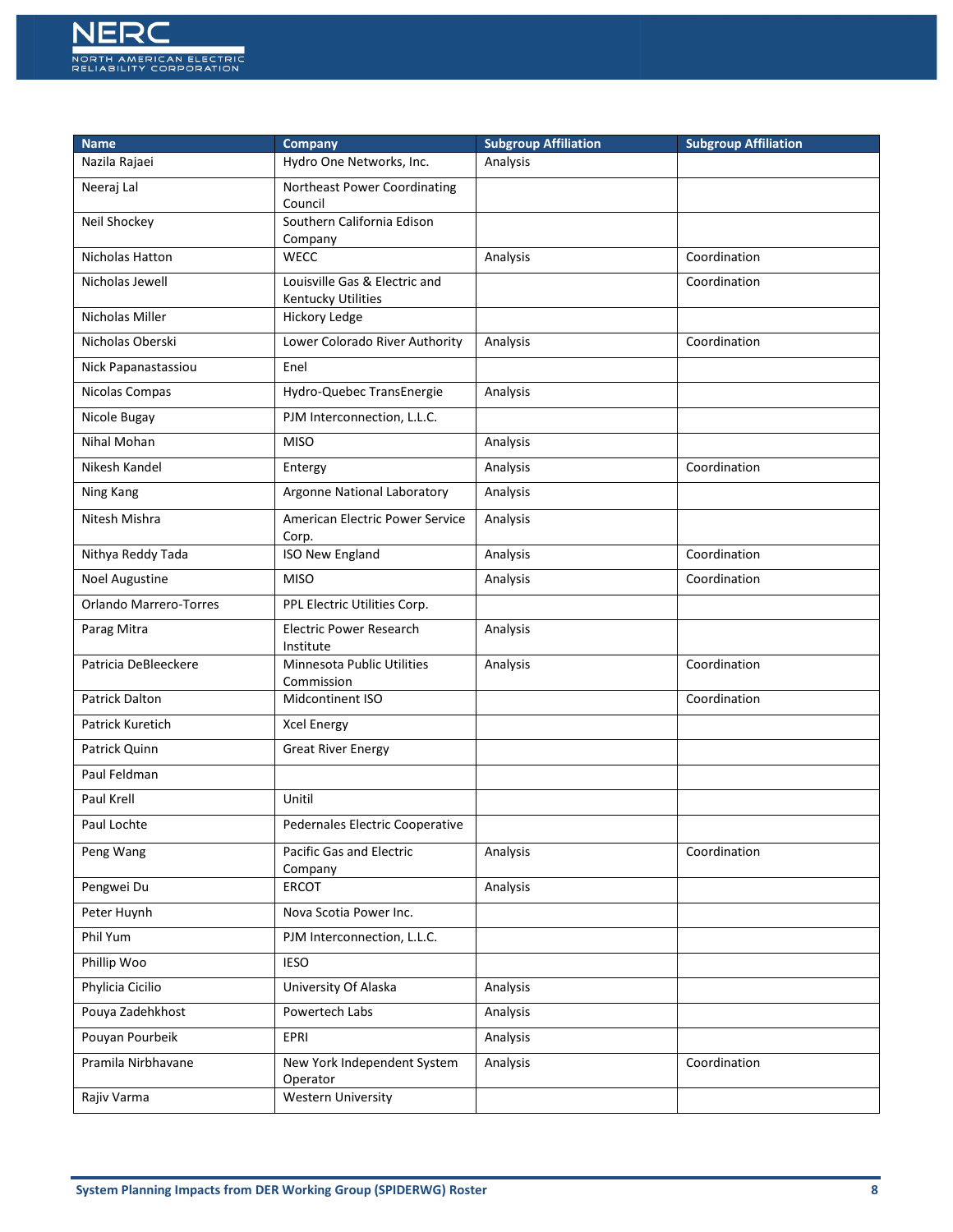

| <b>Name</b>           | Company                                              | <b>Subgroup Affiliation</b> | <b>Subgroup Affiliation</b> |
|-----------------------|------------------------------------------------------|-----------------------------|-----------------------------|
| Randy Johanning       | American Transmission<br>Company, LLC                |                             |                             |
| Ransome Egunjobi      | Lower Colorado River Authority                       | Analysis                    |                             |
| Raul Perez Guerrero   | Southern California Edison<br>Company                | Analysis                    |                             |
| <b>Reigh Walling</b>  | <b>Walling Energy Systems</b><br>Consulting, LLC     |                             |                             |
| Rex Compendio         | Hydro One Networks, Inc.                             |                             | Coordination                |
| Reza Yousefian        | <b>S&amp;C Electric</b>                              | Analysis                    |                             |
| Ric O'connell         | GridLab                                              |                             | Coordination                |
| <b>Richard Becker</b> | <b>SERC Reliability Corporation</b>                  |                             | Coordination                |
| Riyasat Azim          | <b>DNVGL</b>                                         | Analysis                    |                             |
| Rizki Del Olmo        | <b>PSEG</b>                                          |                             |                             |
| Robert Bartley        | <b>Dominion Energy</b>                               |                             |                             |
| <b>Robert Bridges</b> | CenterPoint Energy Houston<br>Electric, LLC          |                             |                             |
| Robert DeMelo         | Seminole Electric Cooperative,<br>Inc.               |                             |                             |
| Robert Grubb          | Indianapolis Power & Light Co.                       |                             |                             |
| Roberto Reyes         | Hydro One, Inc.                                      |                             |                             |
| Robin Wiley           | Georgia Transmission                                 | Analysis                    | Coordination                |
| Rodolfo Vega          | <b>ISO New England</b>                               | Analysis                    | Coordination                |
| Ross Guttromson       | Sandia National Laboratories                         | Analysis                    |                             |
| Rouslan Tzartzev      | <b>EDP Renewables North America</b><br>LLC           |                             |                             |
| Ruth Kloecker         | <b>ITC Holdings</b>                                  |                             |                             |
| Ryan Kohler           | Public Service Commission of<br>Wisconsin            |                             |                             |
| Ryan Rainville        | American Superconductor<br>(AMSC)                    |                             |                             |
| Salva Raja Andiappan  | <b>Midwest Reliability</b><br>Organization           |                             |                             |
| Sam Copeland          | <b>Ameren Transmission</b>                           | Analysis                    | Coordination                |
| Sam Senanayake        | <b>Great River Energy</b>                            | Analysis                    |                             |
| Sasan Jalali          | Federal Energy Regulatory<br>Commission              | Analysis                    |                             |
| Satish Natti          | GRIDAXON                                             |                             |                             |
| Scott Gronwold        | AVEVA                                                |                             |                             |
| Scott Jordan          | Southwest Power Pool                                 | Analysis                    | Coordination                |
| Sean Carr             | ComEd                                                |                             |                             |
| Shahab Mehraeen       | Louisiana State University                           | Analysis                    | Coordination                |
| Shahrokh Akhlaghi     | Southwest Power Pool ITO<br>Tarrif Admin for E.ON-US |                             |                             |
| Shannon Mickens       | Southwest Power Pool                                 | Analysis                    | Coordination                |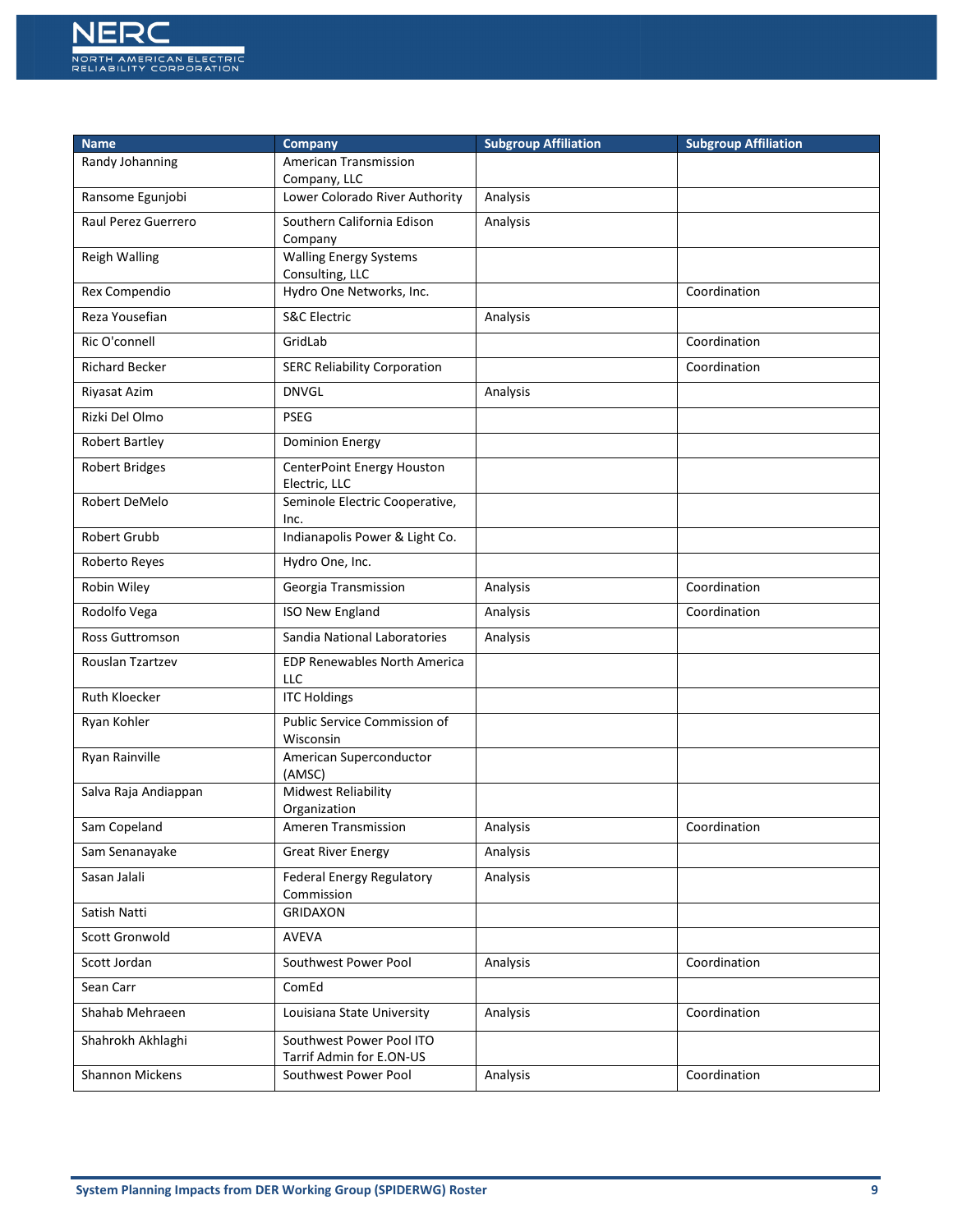

| <b>Name</b>           | Company                                     | <b>Subgroup Affiliation</b> | <b>Subgroup Affiliation</b> |
|-----------------------|---------------------------------------------|-----------------------------|-----------------------------|
| Shayan Rizvi          | Northeast Power Coordinating<br>Council     | Analysis                    | Coordination                |
| Shengnan Shao         | Pacific Gas and Electric<br>Company         | Analysis                    |                             |
| <b>Shirley Mathew</b> | <b>Austin Energy</b>                        |                             |                             |
| Shirley Mayadewi      | Manitoba Hydro                              | Analysis                    |                             |
| Shounak Abhyankar     | ISO New England                             | Analysis                    |                             |
| Shreyas Pawale        | Entergy                                     |                             | Coordination                |
| Shruti Dwarkanath Rao | <b>GE Energy Connections</b>                |                             |                             |
| SI CHEN               | Energinet                                   |                             |                             |
| Sing Tay              | <b>AES Corporation</b>                      |                             |                             |
| Sirisha Tanneeru      | Xcel Energy - Public Service of<br>Colorado | Analysis                    | Coordination                |
| Song Wang             | PacifiCorp                                  | Analysis                    |                             |
| Stephanie Schmidt     | Federal Energy Regulatory<br>Commission     |                             |                             |
| Steve Blackburn       | Hydro Quebec                                |                             |                             |
| Steven Coley          | EPRI                                        | Analysis                    |                             |
| Steven Gill           | New York Independent System<br>Operator     |                             |                             |
| Steven Rymsha         | Sunrun Power                                | Analysis                    |                             |
| <b>Stuart Hansen</b>  | Midcontinent ISO                            |                             | Coordination                |
| Sunny Raheem          | Southwest Power Pool                        | Analysis                    |                             |
| Susan Lovejoy         | Colorado Springs Utilities                  |                             |                             |
| Syed Ahmad            | Federal Energy Regulatory<br>Commission     |                             |                             |
| Sylvester Toe         | Southern Company                            | Analysis                    | Coordination                |
| Tasha Hescock         | Utility Services, Inc.                      |                             |                             |
| <b>Terrence Simon</b> | Federal Energy Regulatory<br>Commission     |                             |                             |
| Tho Tran              | <b>Oncor Electric Delivery</b>              |                             |                             |
| Thomas Butz           | Power System Engineering                    |                             |                             |
| <b>Travis Hancock</b> | Sunflower Electric Power<br>Corporation     |                             |                             |
| <b>Tristan Cox</b>    | Evergy                                      |                             |                             |
| Venkat Kolluri        | <b>Entergy Operations</b>                   | Analysis                    |                             |
| Venkat Reddy Konala   | First Solar Electric, LLC                   |                             |                             |
| Venona Greaff         | Occidental Chemical                         |                             |                             |
| Wayne Dias            | <b>Siemens</b>                              |                             |                             |
| Weijian Cong          | Santee Cooper.com                           |                             |                             |
| Wes Baker             | Power Grid Engineering, LLC                 | Analysis                    | Coordination                |
| William Quaintance    | Duke Energy                                 |                             | Coordination                |